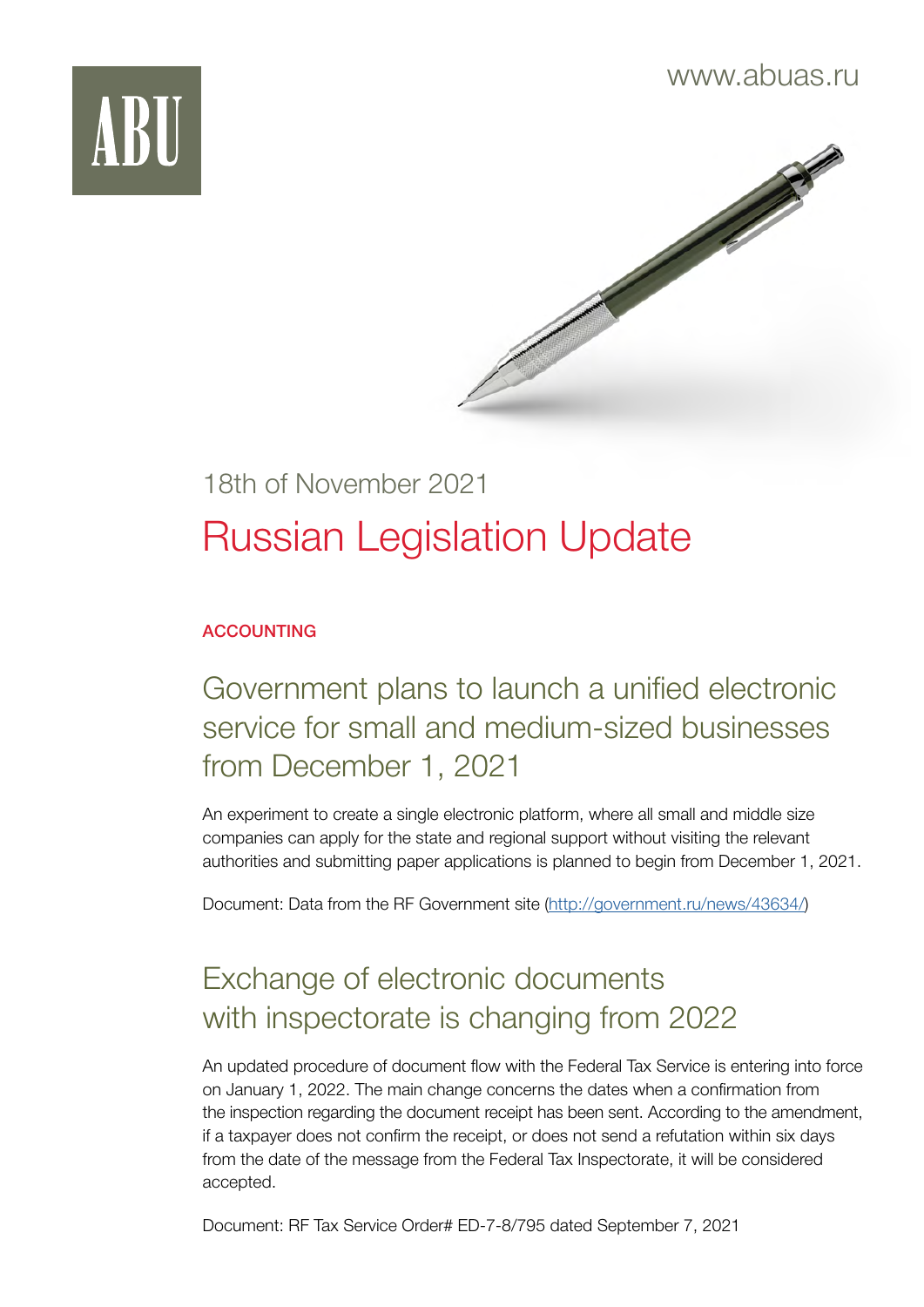## Ministry of Finance has clarified the VAT payment procedure by foreign companies

In its letter, the Ministry of Finance indicates that foreign enterprises acting as the VAT payers shall independently, on their own account pay VAT when providing electronic and other services.

Document: RF Ministry of Finance Letter # 03-07-08/60250 dated July 28, 2021

#### PAYROLL AND HR RECORDS KEEPING

#### Judicial practice: issue of document copies at the request of employee

The company issued documents at the request of the employee in part, providing only the documents related to his activities. Also, instead of the receipt of the copies of corporate regulations, the employee was proposed to read them again. The employee challenged the actions of the company.

The court confirmed the employer's position: a company shall not provide every document at the request of an employee, only the documents related to his/her work. At the same time, employees shall be familiarized with the corporate regulations when hiring.

Document: Decision by the Third Court of Cassation # 88-13027/2021 dated September 15, 2021

### Rostrud: to challenge the control body decision is possible only after a pre-trial appeal

From July 1, 2021, to appeal against court decisions, as well as actions or inaction of the Rostrud officials and state labor inspectorates is possible only after a pre-trial appeal.

Complaints are submitted in electronic form via the Unified Portal of State and Municipal Services using service 'Complaint against decision of control body'.

A complaint filed by an authorized official of the company is signed with a simple or enhanced qualified electronic signature. A complaint filed by a legal entity shall be signed with an enhanced qualified electronic signature.

The period of consideration of the complaint is twenty working days.

2 Document: Data by Rostrud (the Federal Labor and Employment Service) dated October 20, 2021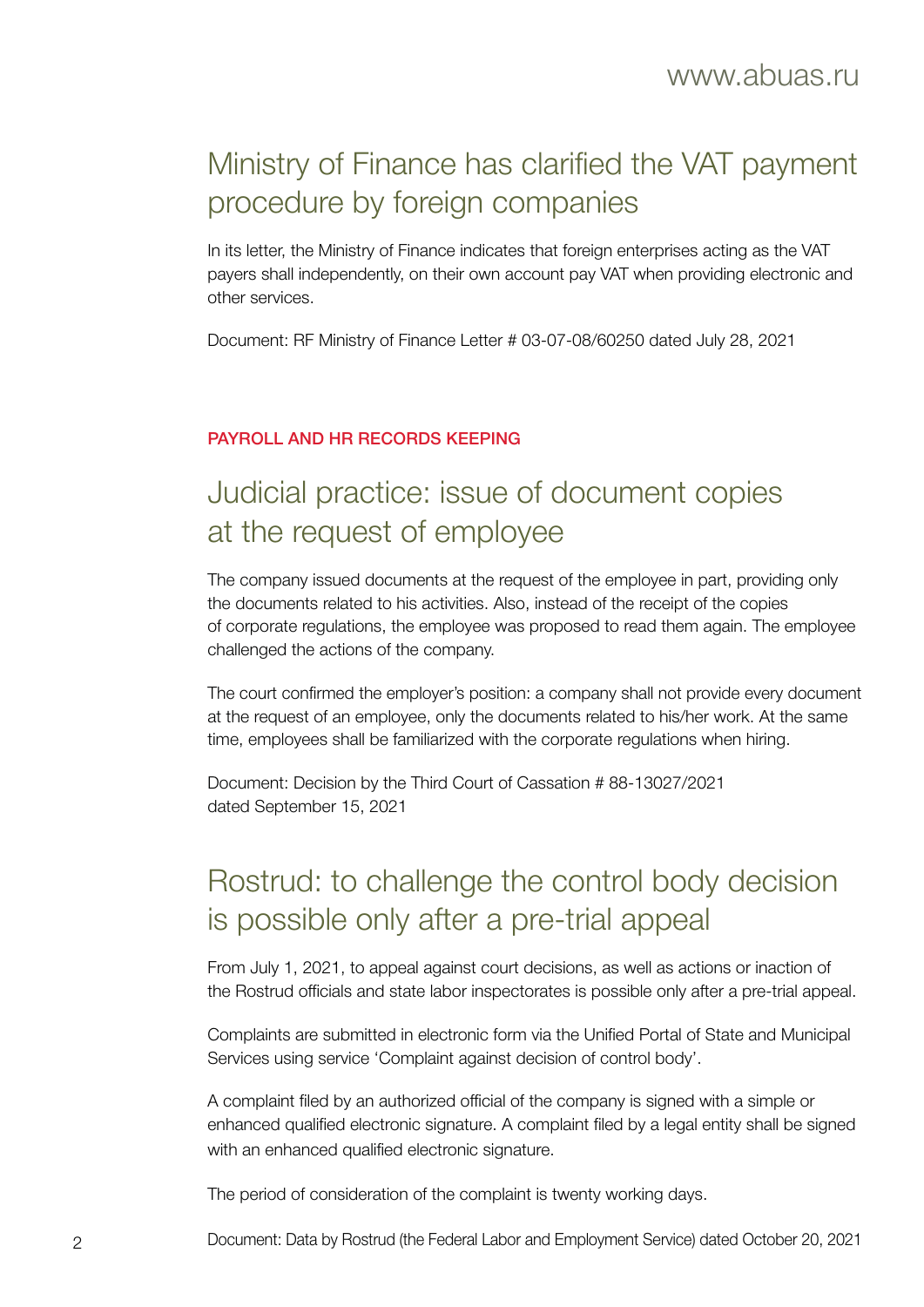### Mandatory remote work and reports on the employees transferred to it is restored in Moscow

In accordance with the Order of the Mayor of Moscow # 61-UM, all employers are required to transfer to remote work from October 25, 2021 to February 25, 2022. It concerns:

- at least 30% of the employees and contractors;
- all persons over 60 years of age and all persons having diseases from the list established by the Moscow Department of Health, unless the presence of such persons is critical to the company's activity.

Exceptions from the above requirement include:

- the companies whose activities cannot be limited in accordance with the Decree of the President of Russia # 316 dated May 11, 2020;
- the employees who have endured confirmed COVID-19 in the past 6 months, or who have received a full vaccination

Companies shall also ensure that totally no more than 70% of employees and contractors are present in the office at the same time.

Starting from October 25, 2021, the employers have to file a weekly report about the employees transferred to remote work at the Moscow Mayor's website [mos.ru.](http://mos.ru) If the information does not change, there is no need to resubmit such reports.

Document: Resolution by the Chief state sanitary doctor for the city of Moscow #3 dated October 19, 2021, Order by the Mayor of Moscow # 61-UM dated October 19, 2021, Data from the website of the Mayor of Moscow dated October 19, 2021

#### LABOR LEGISLATION

#### Employee was dismissed on agreement to avoid the dismiss on defamatory grounds, the court discovered no enforcement

The employment contract with an employee was terminated on agreement of the parties. The person challenged the company's actions, stating that he was forced to resign.

The Iskitim District Court, the Novosibirsk Region (first instance), the Judicial Collegium for Civil Cases of the Novosibirsk Regional Court (appeal instance), and the Eighth Cassation Court of General Jurisdiction (cassation instance) took the employer's side.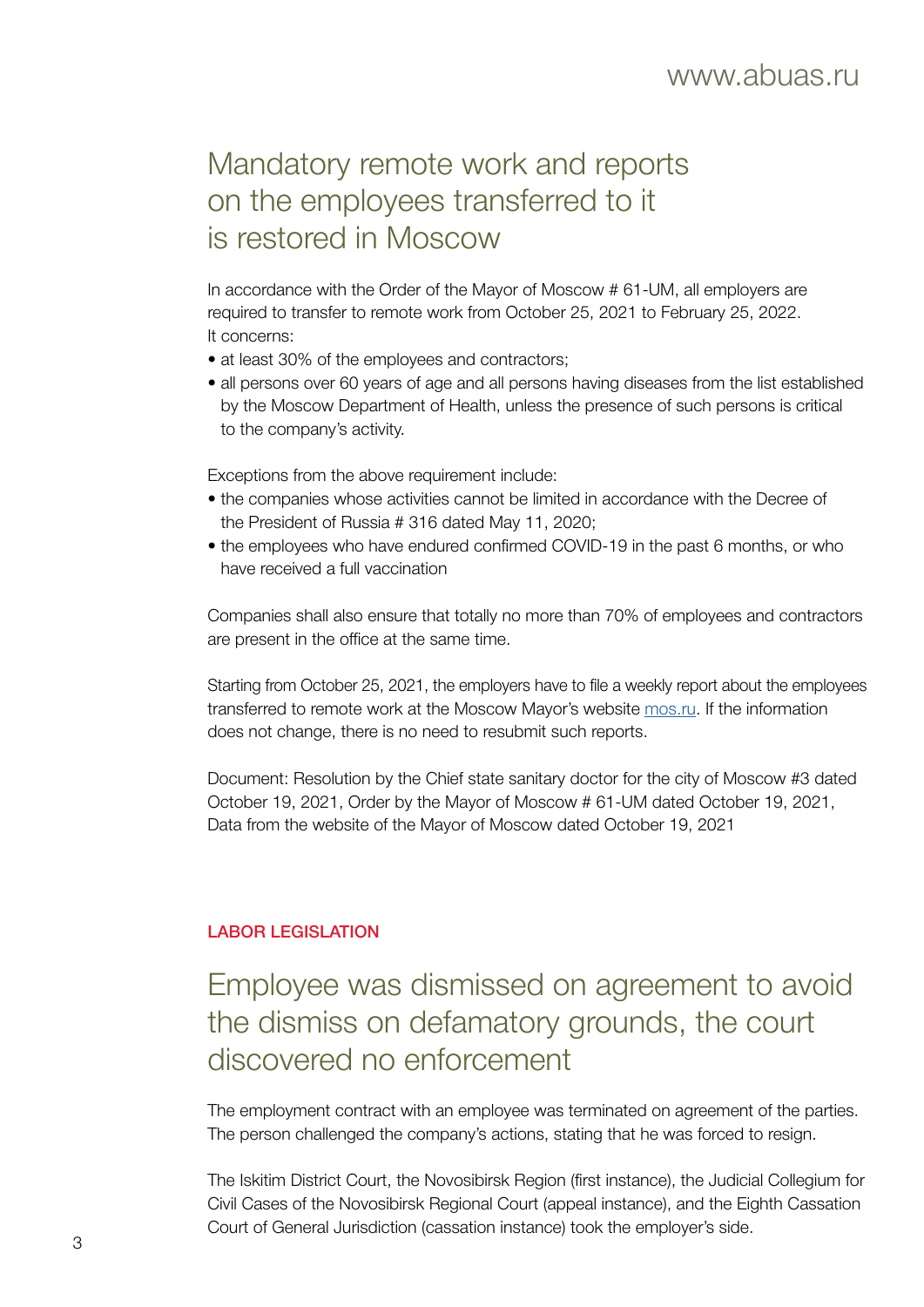The Eighth Cassation Court decided that the plaintiff's arguments about the employer's psychological pressure on him to force him to sign the agreement were reasonably recognized as insolvent, since the plaintiff did not provide any evidence for these arguments during the consideration of the case.

The courts considered the plaintiff's arguments that he had no intention to resign by agreement of the parties, as not affecting the legality of the dismissal, and not indicating the absence of an intention to terminate the employment relationship on the indicated grounds.

In addition, an attempt to avoid dismissal by using the right to file a letter of resignation by agreement of the parties and the subsequent termination of the employment contract cannot be evidence of the employer's pressure on the employee. Even if the employer stated that dismissal is possible on the initiative of the employer, it cannot be regarded as pressure on the employee so that to make him to write a letter of dismissal.

The intention of the employee to terminate the employment contract is also confirmed by the fact that he signed the agreement without objection, received a work record book on the day of dismissal and left the place of work.

Document: Decision by the Eighth Cassation Court 3 88-14859/2021 dated September 7, 2021

#### MIGRATION LEGISLATION

#### Some measures against foreigners have expired due to pandemic

Since October 1, 2021, the foreigners who have not settled their legal status in the Russian Federation are not subject to the restrictions related to the reduction of the temporary stay period, deportation and transfer under a readmission agreement.

Foreigners who arrived before March 15, 2020 and as of June 16, 2021, were in the Russian Federation illegally, could leave the Russian Federation or apply to the Ministry of Internal Affairs to settle their legal status until September 30, 2021 inclusively.

Document: RF President Order # 364 dated June 15, 2021

### Employment of certain categories of foreign qualified specialists is proposed to simplify

It is projected to supplement the list of professions that are not covered by the quota for the permits to work in Russia. <sup>4</sup>